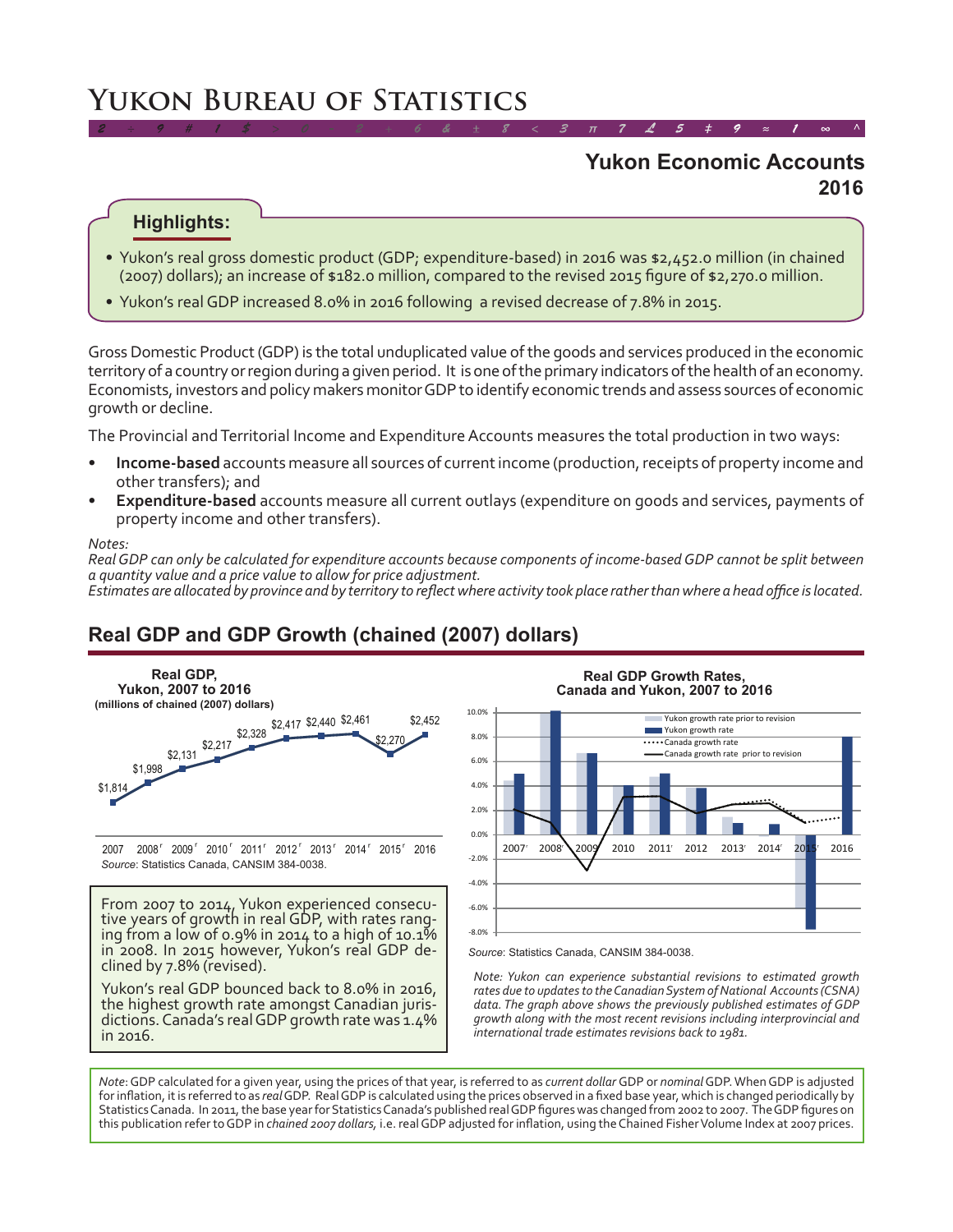#### **GDP, Income-based (current prices), Yukon, 2012 to 2016**

|                                                         | 2012 <sup>r</sup> | 2013  | 2014 <sup>r</sup><br>(\$ millions) | 2015 <sup>r</sup>    | 2016           |
|---------------------------------------------------------|-------------------|-------|------------------------------------|----------------------|----------------|
| <b>Compensation of employees</b>                        | 1,389             | 1,390 | 1,401                              | 1,404                | 1,444          |
| Wages and salaries                                      | 1.200             | 1.194 | 1.199                              | 1.197                | 1.230          |
| Employers' social contributions                         | 189               | 196   | 202                                | 207                  | 214            |
| <b>Gross operating surplus</b>                          | 662               | 743   | 802                                | 712                  | 777            |
| Net operating surplus: corporations                     | 135               | 182   | 221                                | 122                  | 191            |
| Consumption of fixed capital: corporations              | 332               | 362   | 377                                | 385                  | 381            |
| Consumption of fixed capital: general governments and   |                   |       |                                    |                      |                |
| non-profit institutions serving households              | 195               | 199   | 204                                | 205                  | 205            |
| <b>Gross mixed income</b>                               | 362               | 379   | 401                                | 412                  | 425            |
| Net mixed income                                        | 290               | 307   | 327                                | 335                  | 346            |
| Consumption of fixed capital: unincorporated businesses | 72                | 72    | 74                                 | 77                   | 79             |
| Taxes less subsidies on production                      | 45                | 47    | 52                                 | 51                   | 51             |
| Taxes less subsidies on products and imports            | 91                | 95    | 93                                 | 93                   | 101            |
| <b>Statistical discrepancy</b>                          | 5                 | $-4$  | $-5$                               | $\blacktriangleleft$ | $\overline{2}$ |
| <b>GROSS DOMESTIC PRODUCT AT MARKET PRICES</b>          | 2,554             | 2,650 | 2,744                              | 2,673                | 2,800          |

*Note*: In 2016, the growth rate of **GDP** in current dollars was 4.8%. Source: Statistics Canada, CANSIM 384-0037.

#### **Wages and Salaries by Industry, Yukon, 2012 to 2016**



• Of the 2016 wages and salaries component of GDP, services-producing industries comprised the largest proportion at \$1,010.0 million, or 82.1%; goods-producing industries comprised \$220.4 million, or 17.9%.

|                                                                     | 2012      | 2013      | 2014 <sup>r</sup> | 2015 <sup>r</sup> | 2016      |
|---------------------------------------------------------------------|-----------|-----------|-------------------|-------------------|-----------|
|                                                                     |           |           | (\$ thousands)    |                   |           |
| <b>Compensation of employees</b>                                    | 1,388,368 | 1,390,593 | 1,401,788         | 1,404,222         | 1,444,698 |
| <b>Wages and salaries</b>                                           | 1,199,760 | 1,194,154 | 1,199,442         | 1,197,368         | 1,230,379 |
| All goods-producing industries                                      | 286,103   | 248,803   | 235,753           | 205,441           | 220,362   |
| Construction                                                        | 121,558   | 111,112   | 107,384           | 113,385           | 115,944   |
| All services-producing industries                                   | 913,657   | 945,351   | 963,689           | 991,927           | 1,010,017 |
| Trade                                                               | 98,377    | 96,775    | 95,479            | 99,212            | 101,010   |
| Transportation and storage                                          | 47,812    | 47,562    | 49,192            | 52.201            | 51,169    |
| Information and cultural industries                                 | 38,244    | 37,141    | 38,715            | 40,048            | 37,146    |
| Finance, real estate and company management                         | 50,783    | 45,931    | 44.320            | 46,865            | 49,781    |
| Professional and personal services industries                       | 211,472   | 217,245   | 223,745           | 231,445           | 231,709   |
| <b>Educational services</b>                                         | 97,595    | 104,365   | 106,233           | 106,209           | 108,312   |
| Health care and social assistance                                   | 126,041   | 139,273   | 142,958           | 146,862           | 153,854   |
| Federal government public administration                            | 52,343    | 53,461    | 52,800            | 52,051            | 51,817    |
| Provincial and territorial government public administration         | 156,816   | 167,796   | 173,244           | 178,427           | 183,620   |
| Local government public administration                              | 34,174    | 35,802    | 37,003            | 38,607            | 41,599    |
| <b>Employers' social contributions</b>                              | 188,608   | 196,439   | 202,346           | 206,854           | 214,319   |
| Course: Statistics Canada, CANISIM 202 0006 (computed annual total) |           |           |                   |                   |           |

 $\,$ s Canada, CANSIM 382-0006 (computed annual total).

Compared to 2015, *wages and salaries* in 2016 increased by \$33.0 million, or 2.8%; for services-producing industries, *wages and salaries* increased 1.8% and for goods-producing industries, *wages and salaries* increased

- Wages and salaries in 2016 increased by \$30.6 million, or 2.6%, compared to 2012; services-producing industries' wag-<br>es and salaries increased by \$96.4 million, or 10.5%, while goods-producing industries' wages and sala by \$65.7 million, or 23.0% compared to 2012.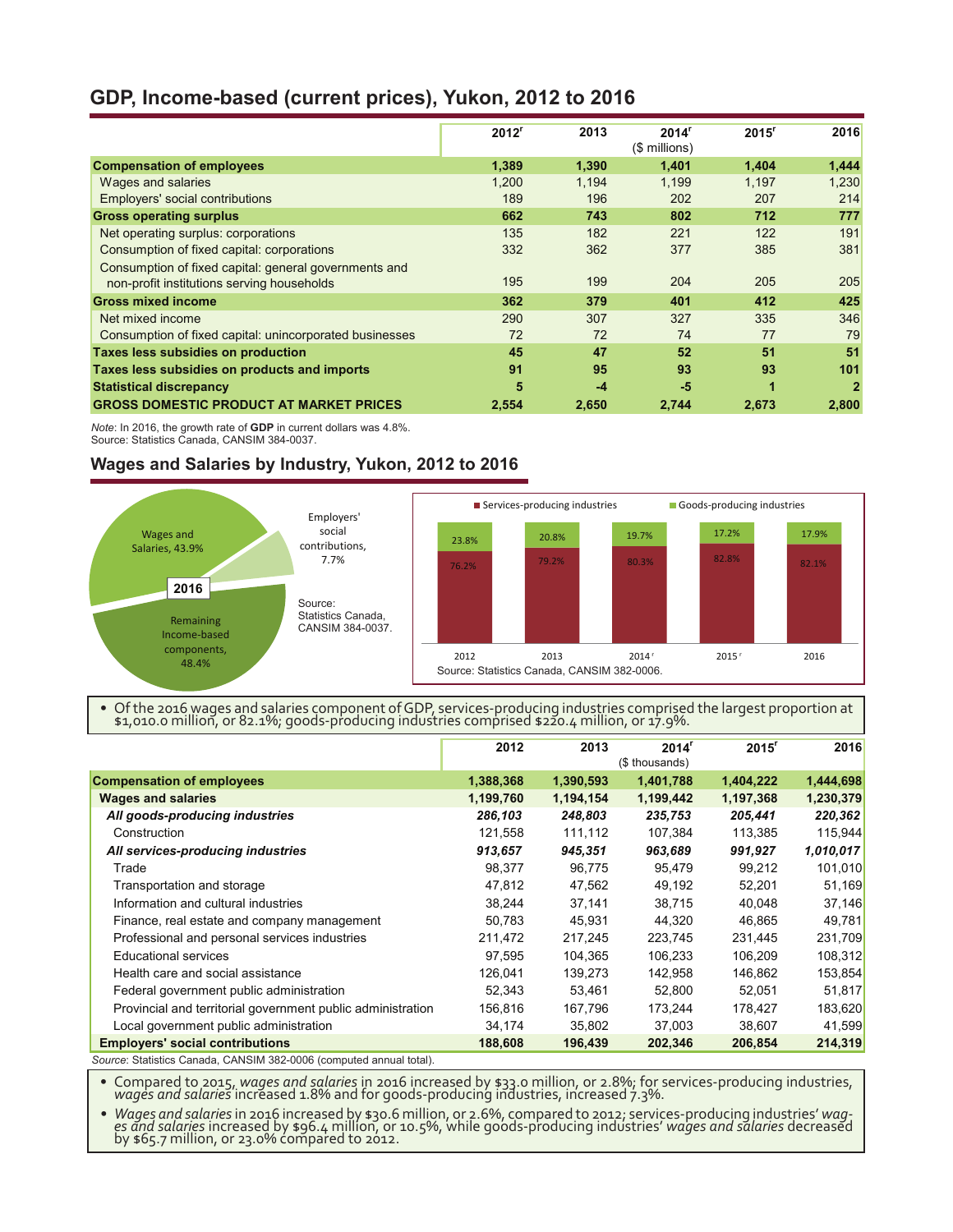## **GDP, Expenditure-based (current prices), Yukon, 2012 to 2016**

|                                                                           | 2012 <sup>r</sup> | 2013 <sup>r</sup>       | 2014 <sup>r</sup><br>(\$ millions) | $2015$ <sup>r</sup> | 2016           |
|---------------------------------------------------------------------------|-------------------|-------------------------|------------------------------------|---------------------|----------------|
| <b>Final consumption expenditure</b>                                      | 2,575             | 2,700                   | 2,803                              | 2,910               | 2,988          |
| Household final consumption expenditure                                   | 1,209             | 1,232                   | 1,272                              | 1,308               | 1,352          |
| Goods                                                                     | 522               | 507                     | 511                                | 518                 | 533            |
| Durable goods                                                             | 144               | 133                     | 133                                | 136                 | 146            |
| Semi-durable goods                                                        | 69                | 67                      | 67                                 | 67                  | 69             |
| Non-durable goods                                                         | 309               | 307                     | 311                                | 315                 | 318            |
| Services                                                                  | 687               | 725                     | 761                                | 790                 | 819            |
| Non-profit institutions serving households' final consumption expenditure | 42                | 47                      | 48                                 | 49                  | 50             |
| General governments final consumption expenditure                         | 1,324             | 1,421                   | 1,483                              | 1,553               | 1,586          |
| <b>Gross fixed capital formation</b>                                      | 948               | 852                     | 775                                | 683                 | 721            |
| Business gross fixed capital formation                                    | 711               | 594                     | 495                                | 488                 | 473            |
| Residential structures                                                    | 187               | 138                     | 131                                | 148                 | 164            |
| Non-residential structures, machinery and equipment                       | 246               | 302                     | 223                                | 234                 | 204            |
| Non-residential structures                                                | 130               | 89                      | 118                                | 117                 | 88             |
| Machinery and equipment                                                   | 116               | 213                     | 105                                | 117                 | 116            |
| Intellectual property products                                            | 278               | 154                     | 141                                | 106                 | 105            |
| Non-profit institutions serving households' gross fixed capital formation | 14                | $\overline{2}$          | $\overline{2}$                     | 2                   | $\overline{2}$ |
| General governments gross fixed capital formation                         | 223               | 256                     | 278                                | 193                 | 246            |
| <b>Investment in inventories</b>                                          | 36                | 22                      | 37                                 | $-8$                | $\overline{7}$ |
| <b>Exports of goods and services</b>                                      | 789               | 812                     | 794                                | 691                 | 761            |
| Exports to other countries                                                | 328               | 365                     | 390                                | 310                 | 339            |
| Exports of goods to other countries                                       | 228               | 262                     | 290                                | 205                 | 230            |
| Exports of services to other countries                                    | 100               | 103                     | 100                                | 105                 | 109            |
| Exports to other provinces                                                | 461               | 447                     | 404                                | 381                 | 422            |
| Exports of goods to other provinces                                       | 191               | 121                     | 91                                 | 65                  | 102            |
| Exports of services to other provinces                                    | 270               | 326                     | 313                                | 316                 | 320            |
| Less: imports of goods and services                                       | 1,789             | 1,740                   | 1,671                              | 1,601               | 1,674          |
| Imports from other countries                                              | 431               | 569                     | 548                                | 530                 | 572            |
| Imports of goods from other countries                                     | 345               | 479                     | 457                                | 442                 | 482            |
| Imports of services from other countries                                  | 86                | 90                      | 91                                 | 88                  | 90             |
| Imports from other provinces                                              | 1,358             | 1,171                   | 1,123                              | 1,071               | 1,102          |
| Imports of goods from other provinces                                     | 454               | 370                     | 308                                | 263                 | 273            |
| Imports of services from other provinces                                  | 904               | 801                     | 815                                | 808                 | 829            |
| <b>Statistical discrepancy</b>                                            | $-5$              | $\overline{\mathbf{4}}$ | 6                                  | $-2$                | $-3$           |
| <b>GROSS DOMESTIC PRODUCT AT MARKET PRICES</b>                            | 2,554             | 2,650                   | 2,744                              | 2,673               | 2,800          |
| Final domestic demand                                                     | 3,523             | 3,552                   | 3,578                              | 3,593               | 3,709          |
| Source: Statistics Canada, CANSIM 384-0038.                               |                   |                         |                                    |                     |                |

#### **Household Final Consumption Expenditure, Yukon, 2012 to 2016**

|                                                               | 2012    | 2013    | 2014 <sup>r</sup><br>(\$ millions) | $2015$ <sup>r</sup> | 2016    |
|---------------------------------------------------------------|---------|---------|------------------------------------|---------------------|---------|
| Household final consumption expenditure                       | 1,209.0 | 1,232.0 | 1,272.0                            | 1,308.0             | 1,352.0 |
| Food and non-alcoholic beverages                              | 107.1   | 110.3   | 114.7                              | 120.4               | 119.4   |
| Alcoholic beverages and tobacco                               | 54.0    | 53.4    | 55.5                               | 56.1                | 56.8    |
| Clothing and footwear                                         | 29.5    | 27.6    | 27.1                               | 27.1                | 27.1    |
| Housing, water, electricity, gas and other fuels              | 383.9   | 406.7   | 423.1                              | 439.6               | 453.5   |
| Furnishings, household equipment and other goods and services |         |         |                                    |                     |         |
| related to the dwelling and property                          | 54.0    | 53.2    | 52.2                               | 54.5                | 57.4    |
| Health                                                        | 31.9    | 32.3    | 33.9                               | 36.1                | 37.4    |
| Transport                                                     | 192.6   | 183.5   | 188.5                              | 187.2               | 203.5   |
| Communications                                                | 29.3    | 31.3    | 31.7                               | 31.1                | 31.8    |
| Recreation and culture                                        | 103.7   | 101.7   | 102.4                              | 103.3               | 106.5   |
| Education                                                     | 4.8     | 5.1     | 5.6                                | 5.8                 | 6.0     |
| Food, beverage and accommodation services                     | 136.3   | 140.1   | 140.3                              | 145.0               | 149.5   |
| Insurance and financial services                              | 63.9    | 70.2    | 72.0                               | 73.6                | 77.9    |
| Miscellaneous goods and services                              | 48.9    | 50.5    | 52.9                               | 55.1                | 56.5    |
| Net expenditure abroad                                        | $-31.0$ | $-33.9$ | $-27.8$                            | $-27.1$             | $-31.2$ |
| Source: Statistics Canada, CANSIM 384-0041.                   |         |         |                                    |                     |         |

• Compared to the figures for 2015, *household final consumption expenditure* in 2016 increased by \$44.0 million, or 3.4%. • Compared to 2012, *household final consumption expenditure* in 2016 increased by \$143.0 million, or 11.8%.